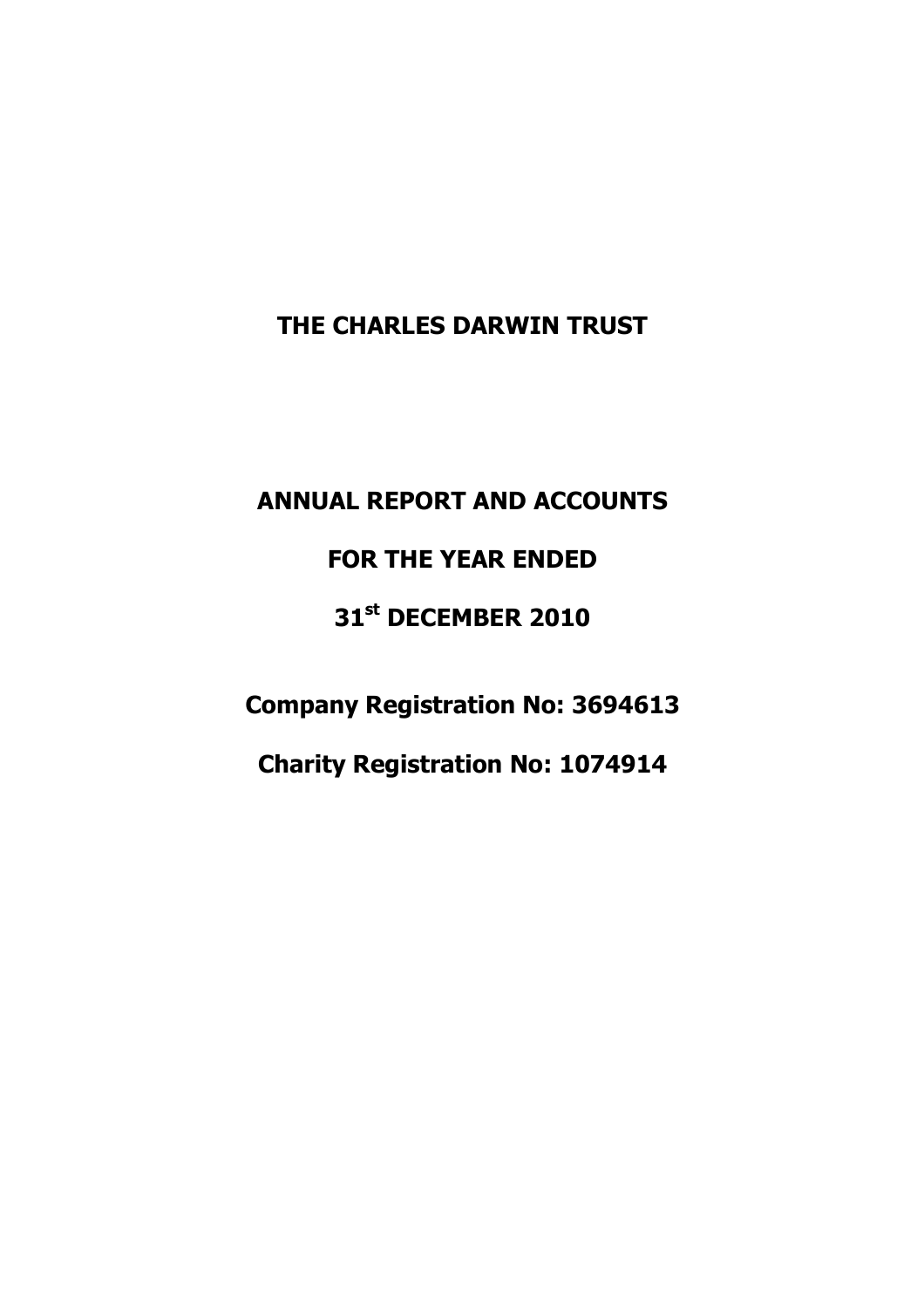### THE CHARLES DARWIN TRUST LEGAL AND ADMINISTRATIVE INFORMATION

# **OBJECTS**

The objects of the Charity are as follows:

The advancement of education in the United Kingdom and elsewhere in relation to:

- o the life and work of Charles Darwin
- $\circ$  the development and understanding of natural history and the life sciences with particular reference to Darwin's home at Down House\* and to any associated institutions in the village of Downe\* in Kent, and
- $\circ$  the advancement of education and such other purposes for the benefit of the community as shall be exclusively charitable.

# LEGAL INFORMATION

The Company was incorporated on  $13<sup>th</sup>$  January 1999 in England and Wales as a company limited by guarantee under the Companies Acts (Registration No. 3694613). The registered office is 14 Canonbury Park South, London, N1 2JJ.

The Company has charitable status and is registered with the Charity Commission (Registration No. 1074914). It is exempt from Corporation Tax afforded by Section 505(1) Income and Corporation Taxes Act 1988. The Company is known as The Charles Darwin Trust and its Directors are its Trustees.

# STATEMENT OF TRUSTEES' RESPONSIBILITIES

Company Law requires the Trustees, as directors, to prepare financial statements for each financial year which give a true and fair view of the state of affairs of the charity and of the surplus or deficit for that period. In preparing those financial statements, the Trustees are required to:

- Select suitable accounting policies and apply them consistently
- Make judgements and estimates that are reasonable and prudent
- State whether applicable accounting standards have been followed subject to any material departures disclosed and explained in the financial statements, and
- Prepare the financial statements on a going concern basis unless it is inappropriate to presume that the Charity will continue operating.

The Trustees are responsible, through the appointed Secretary, for keeping proper accounting records which disclose with reasonable accuracy at any time, the financial position of the Trust and enable them to ensure that the financial statements comply with the Companies Act 2006. They are also responsible for safeguarding the assets of the Charity and hence for taking reasonable steps for the prevention and detection of fraud and other irregularities.

Each of the Directors, who are also the Trustees of the Charitable Company, confirms that at the date of this report, the following applies:

- So far as each Director is aware there is no relevant audit information (information needed by the Charity's auditors in connection with preparing their report) of which the Charity's auditors are unaware, and
- Each Director has taken all the steps necessary to make herself / himself aware of any relevant audit information and to establish that the Charity's auditors are aware of that information.

<sup>\*</sup> Note: the original spelling of the village was Down – hence Down House. In the mid-nineteenth century when the spelling of the village's name was changed to Downe, Charles Darwin refused to alter the name of his home – thus Down House at Downe.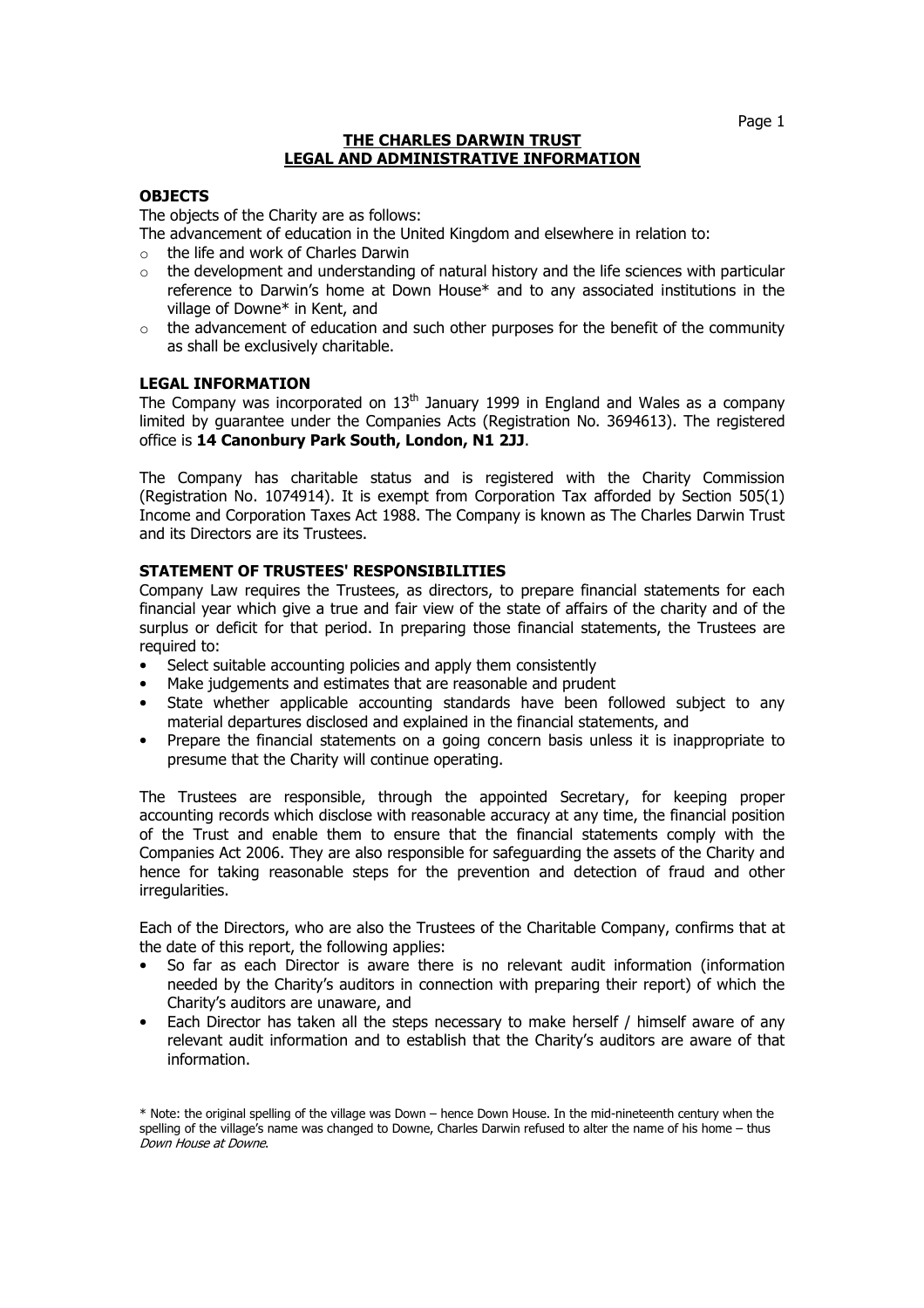# THE CHARLES DARWIN TRUST LEGAL AND ADMINISTRATIVE INFORMATION (Cont.)

# TRUSTEES, SCIENCE ADVISORY COUNCIL AND STAFF

#### **TRUSTEES**

Stephen Keynes OBE FLS\* Chairman and Founder Francis Carnwath CBE\*\* Treasurer Dr Claire Barlow\*

Prof. Sir Patrick Bateson FRS Sir Matthew Farrer GCVO Timothy Hornsby CBE Prof. J. Stephen Jones Randal Keynes OBE FLS\* Prof. Keith Stewart Thomson Dr Patrick Zutshi

\* Darwin Family \*\* English Heritage Nominee

# EXECUTIVE COMMITTEE

Stephen Keynes OBE FLS\* Chairman and Founder Francis Carnwath CBE\*\* Treasurer Dr Claire Barlow\* Timothy Hornsby CBE Randal Keynes OBE FLS\*

# SCIENCE ADVISORY COUNCIL

Sir Paul Nurse FRS Prof. Lord Rees of Ludlow OM PRS Dr James Watson KBE ForMem RS Prof. E.O. Wilson ForMem RS

# DIRECTOR AND SECRETARY OF THE TRUST AND STAFF

Karen Goldie-Morrison continued as Director of the Trust throughout 2010. She was Company Secretary until 9<sup>th</sup> September 2010 when Ruth Savage was appointed to that role.

# PROFESSIONAL ADVISORS

The Trust's solicitors are Farrer & Co, its Auditors are Knox Cropper, and its Bankers are NatWest plc.

# OTHER ADVISORS

Professor David Kohn is the Trust's Honorary Senior Research Fellow.

Page 2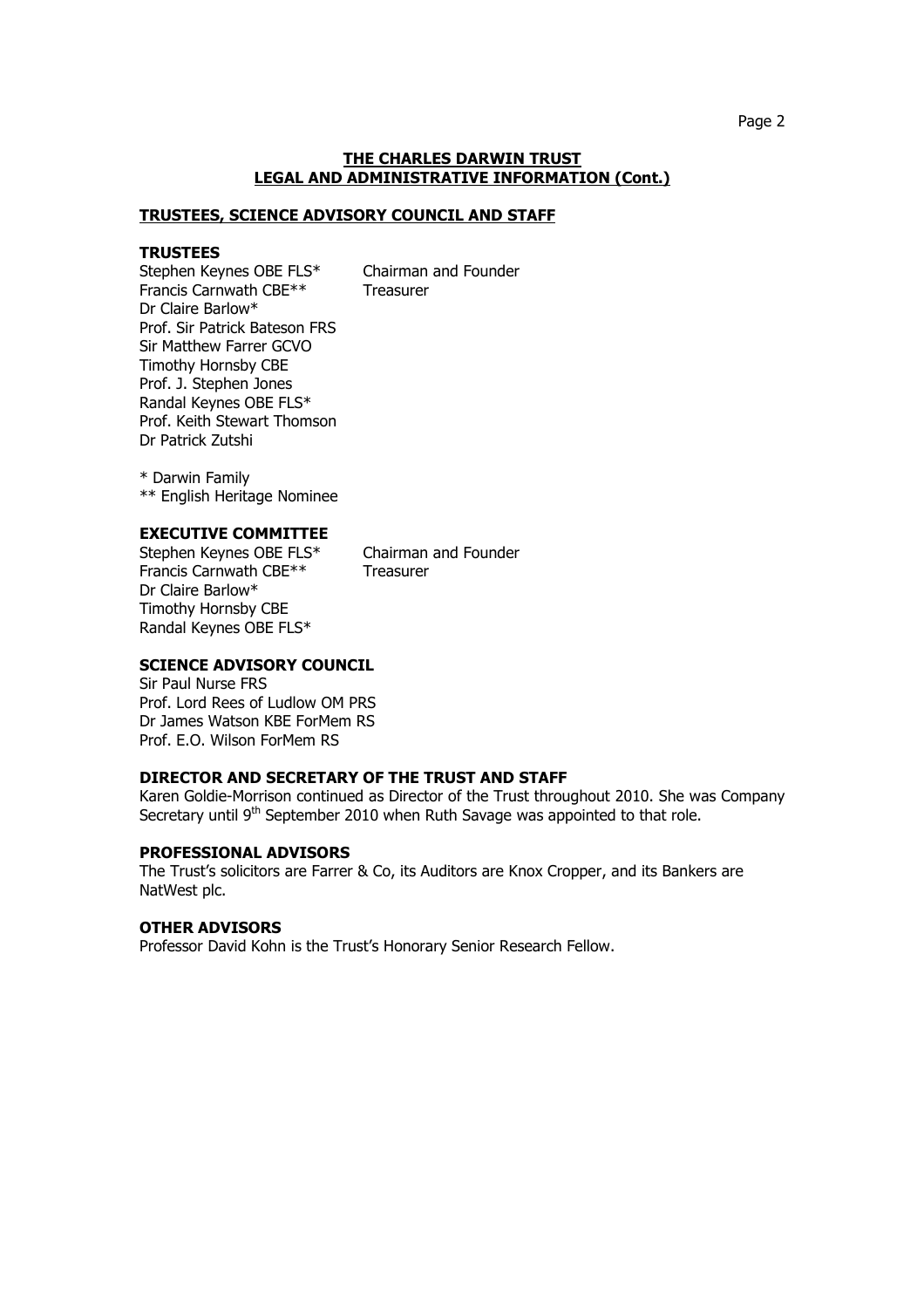# THE CHARLES DARWIN TRUST REPORT OF THE TRUSTEES FOR THE FINANCIAL YEAR 2010

The Charles Darwin Trust takes Charles Darwin, the person, scientist and Victorian gentleman, his house, gardens and little-changed countryside at Downe as an inspiration for teaching and learning about science and the natural world.

# AIMS:

- To use *Darwin-Inspired Learning* to promote excellence in teaching science education
- To promote a real understanding of the natural world to ensure the survival of biodiversity and life on earth
- To enhance the understanding of Darwin's historical and contemporary significance
- To improve and extend science literacy and the understanding of science.

The Trust bases its materials for teaching and its Continuing Professional Development (CPD) courses on research into Darwin's own writings and those of his contemporaries and collaborators and on current scholarship. Taking as its context Darwin's life, work and influence, the Trust has developed an inspiring approach to teaching and learning in science and has called this **Darwin-Inspired Learning**.

# DARWIN-INSPIRED LEARNING:

- 1. encourages a sense of place and direct engagement with the natural world, such as the environments of Downe and other locations where Darwin worked, or through employing local environments which are accessible to students and their teachers
- 2. places importance on:
	- active learning through experiences and questions, solving problems, and dialogue between teachers and pupils, and between pupils themselves
	- teaching that engages critical and creative thinking about how scientists work
- 3. encourages interdisciplinary studies, with Darwin as the context, between science, and literature, writing and expression, history, religious studies, geography, horticulture, dance and drama, design and technology, numeracy, music and art.

This is achieved through:

- using Darwin's ways of working and investigating
- using Darwin's 'big ideas' about how nature works
- understanding how science and scientists use Darwin's ideas in their work today
- using stories about Darwin, the places where he worked and the things that he studied
- working with expert groups in the arts and humanities
- programmes for pupils and teachers.

This approach produces:

- young people who are engaged with the natural world as critical, imaginative investigators, who find science exciting, who have the ability to communicate their findings to others and who want to continue their studies
- teachers inspired by *Darwin-Inspired Learning* to become more effective and reflective
- a new generation of teachers and young people who are proud of the heritage that Charles Darwin gave to the world and understand its significance.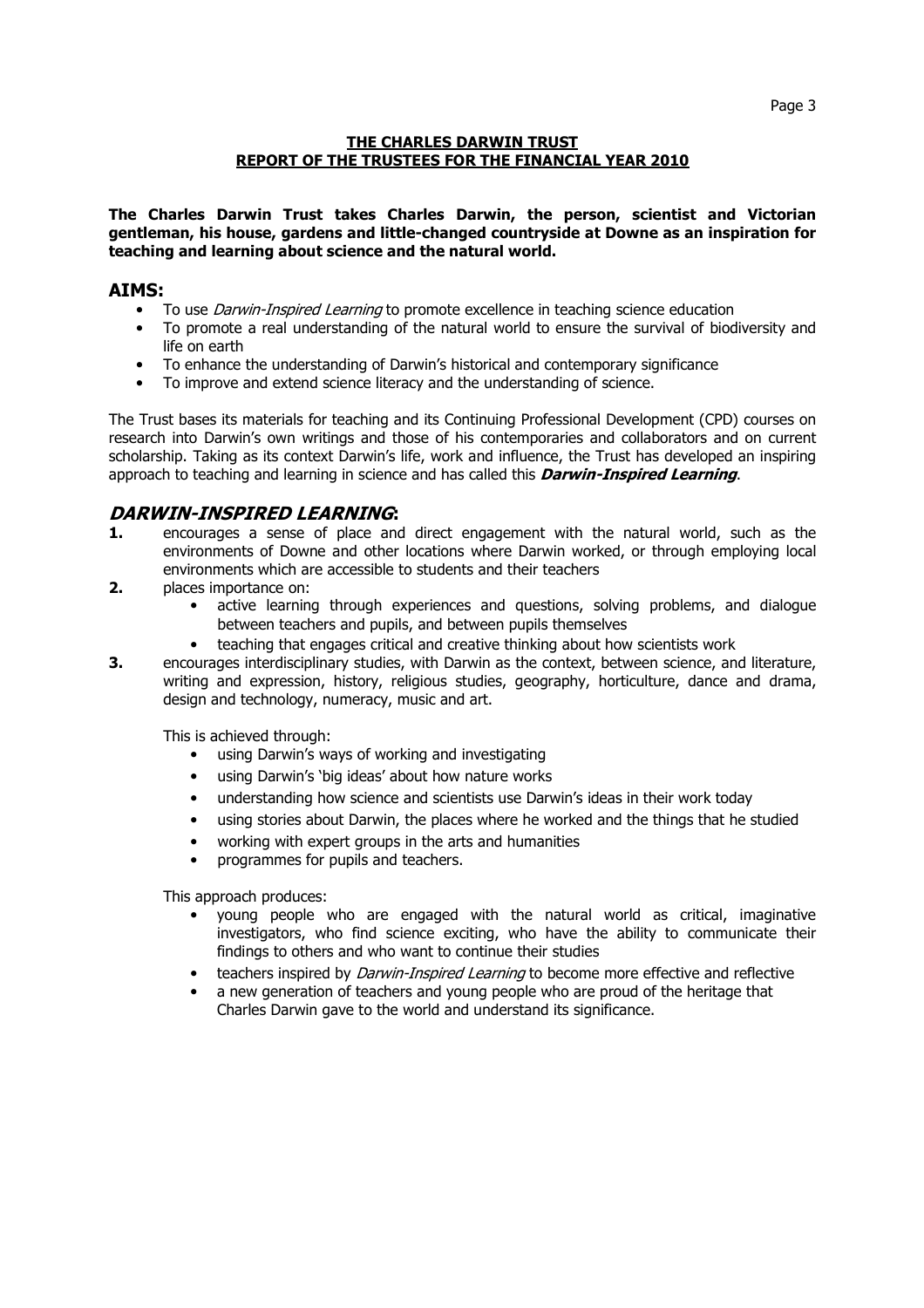# WHY IS THIS PROJECT NEEDED?

It is becoming clear that pupils' experiences of learning outside the classroom are in decline and that this can have a detrimental effect on their physical and mental well-being. For example, children take less exercise and have related health problems; they lack an understanding of the natural world, and they are not effectively learning how to judge risks or make decisions for themselves.

Experiencing nature out-of-doors can stimulate pupils' interest in biology and support them while they are developing a better understanding of biodiversity, ecosystems and conservation. As a result they may be encouraged to take up careers in this area: this could be an important outcome, in face of a shortage of naturalists and experts needed for action against the effects of climate change and the loss of biodiversity.

The drive to increase teaching outside the classroom has been supported by the Learning Outside the Classroom Manifesto (DfES 2006). This report highlights the overall benefits for pupils when given the experience of learning outside their classrooms:

Out of the classroom experiences are often the most memorable learning experiences, help us to make sense of the world around us by making links between feelings and learning. They stay with us into adulthood and affect our behaviour, lifestyle and work. They influence our values and the decisions we make. They allow us to transfer learning experienced outside to the classroom and vice versa.

# Teachers:

The Charles Darwin Trust recognises that some teachers find it difficult to take their classes outdoors for various reasons. Many teachers perceive as key barriers:

- fears about health and safety
- lack of self-confidence when teaching outside the classroom
- curriculum accountability
- lack of resources and support.

The Trust aims to help teachers overcome these barriers through working with them and their pupils in a safe but exciting and thought-provoking way. Teaching skills required for working outside are not the same as the skills required in the classroom. By working **alongside** teachers, Trust educators model teaching strategies that are best used out-of-doors and will develop teachers' confidence when they themselves are trying out new approaches.

The Trust provides resources that meet the requirements of the national curriculum, GCSE and post-16 courses. Many examination specifications expect pupils to carry out independent studies for which they have to collect and analyse data. Studying the natural world out-of-doors over a prolonged period and in great breadth and depth, allows students the opportunity to investigate and bring together data just as Charles Darwin did. However, fieldwork has greatly declined in recent years and teacher expertise to scaffold these activities has waned.

Teachers consequently need support in developing their:

- teaching approaches for outdoor learning
- biological subject knowledge
- enthusiasm for the study of nature.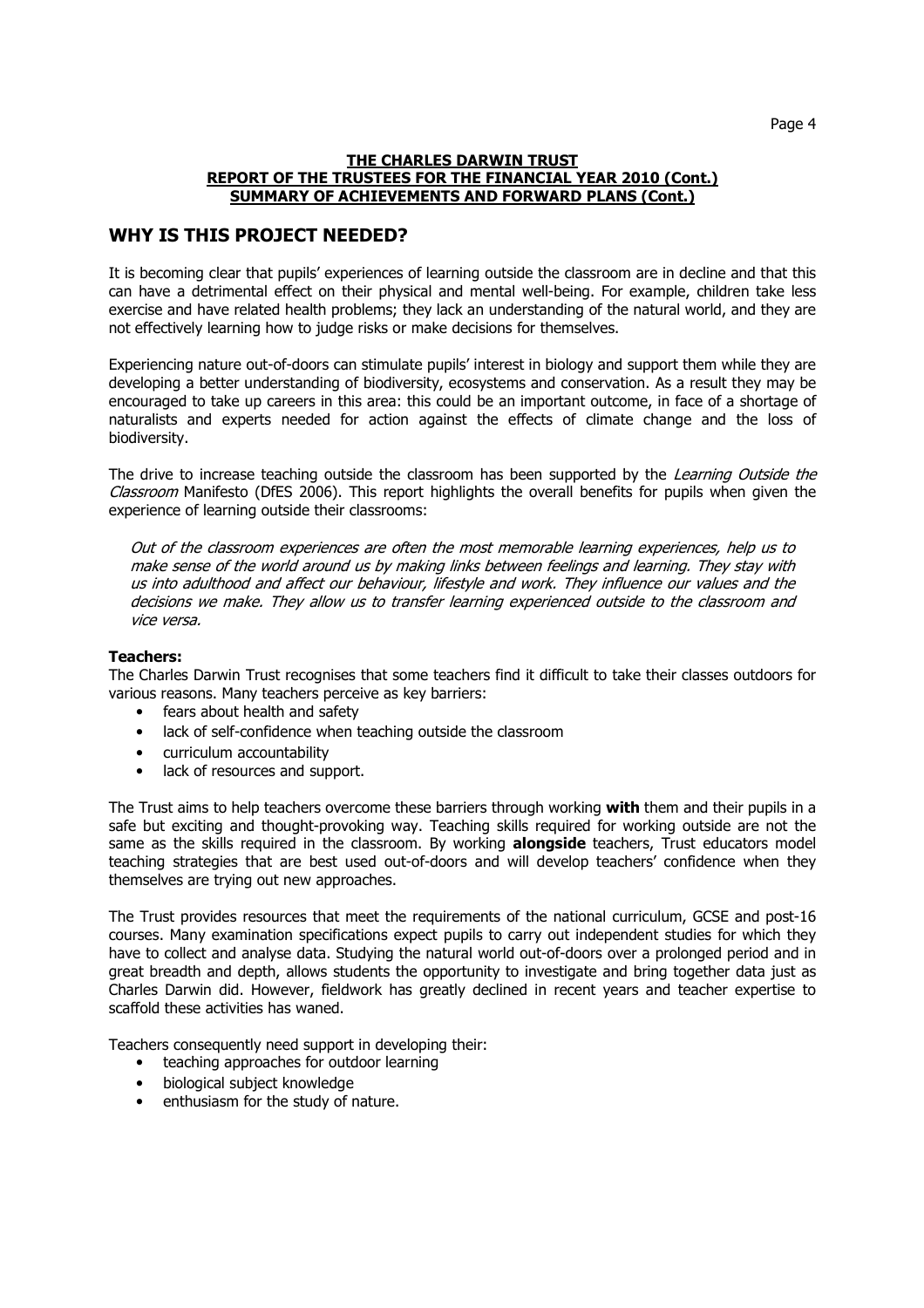The Trust's experts in science education have developed resources to enable teachers to be confident in the quality of these techniques. Enthusiasm for fieldwork can be developed through continuing professional development and the Trust has developed short courses which can be run with individual schools or through the national network of nine Science Learning Centres.

The Council for Science and Technology recommends that it should be 'endemic and the "natural professional thing to do" for science teachers to be engaged in continuous, subject-specific, classroombased professional development.' However, as a consequence of funding pressures and schools' priorities, it is not always possible for teachers to take up the opportunities offered for attending continuing professional development courses.

# Darwin-Inspired Learning Experts:

The Trust's Darwin-Inspired Education experts are Dr Carolyn Boulter, Dr Sue Johnson, Emma Newall, Dr Jane Maloney, Kim Biddulph and Dr Dawn Sanders. We have, through them, maintained strong relationships with Natural History Museum, Science Learning Centre London (Primary and Secondary Science Networks), National Science Learning Centre, Institute of Education and English Heritage as well as with local authorities, schools and teaching networks. The team is teaching and research based and is held together by the spirit of our Trust's endeavour—ideas, education, excitement about Darwin's influence and stories, and by scientific passion.

# ACHIEVEMENTS IN 2010

The Trust has:

- consolidated existing programmes and extended its offer to students aged from 8 to 18
- started to develop a network of education partnerships to extend the Trust's access to groups of schools so that *Darwin-Inspired Learning* becomes integrated in an increasing number of teachers' lesson plans
- established an electronic newsletter now distributed six times a year to the Trust's contacts and supporters and to partners, schools and teachers
- planned for the next stage of activity, including the initiation of a full fundraising strategy.

# IMPACT

Ultimately, the Trust intends to introduce, embed and sustain *Darwin-Inspired Learning* in schools and teaching organisations at primary, secondary and tertiary levels.

### Beneficiaries through direct and partnership delivery:

The Trust counts beneficiaries through attendance numbers of teachers and students and beneficiary days, and records two levels of output. The first level relates to the Trust's *Darwin-Inspired Learning* programmes directly delivered by Trust educators. The second level relates to 'embedded' programmes: these are programmes delivered by partner organisations as a direct result of training received in *Darwin-*Inspired Learning by the Trust educators (for example with the Darwin-Inspired Learning programmes delivered at the Bromley Environmental Education Centre in Downe village). Out of 3582 beneficiaries in 2010, 2803 were 'direct' and 779 'embedded'.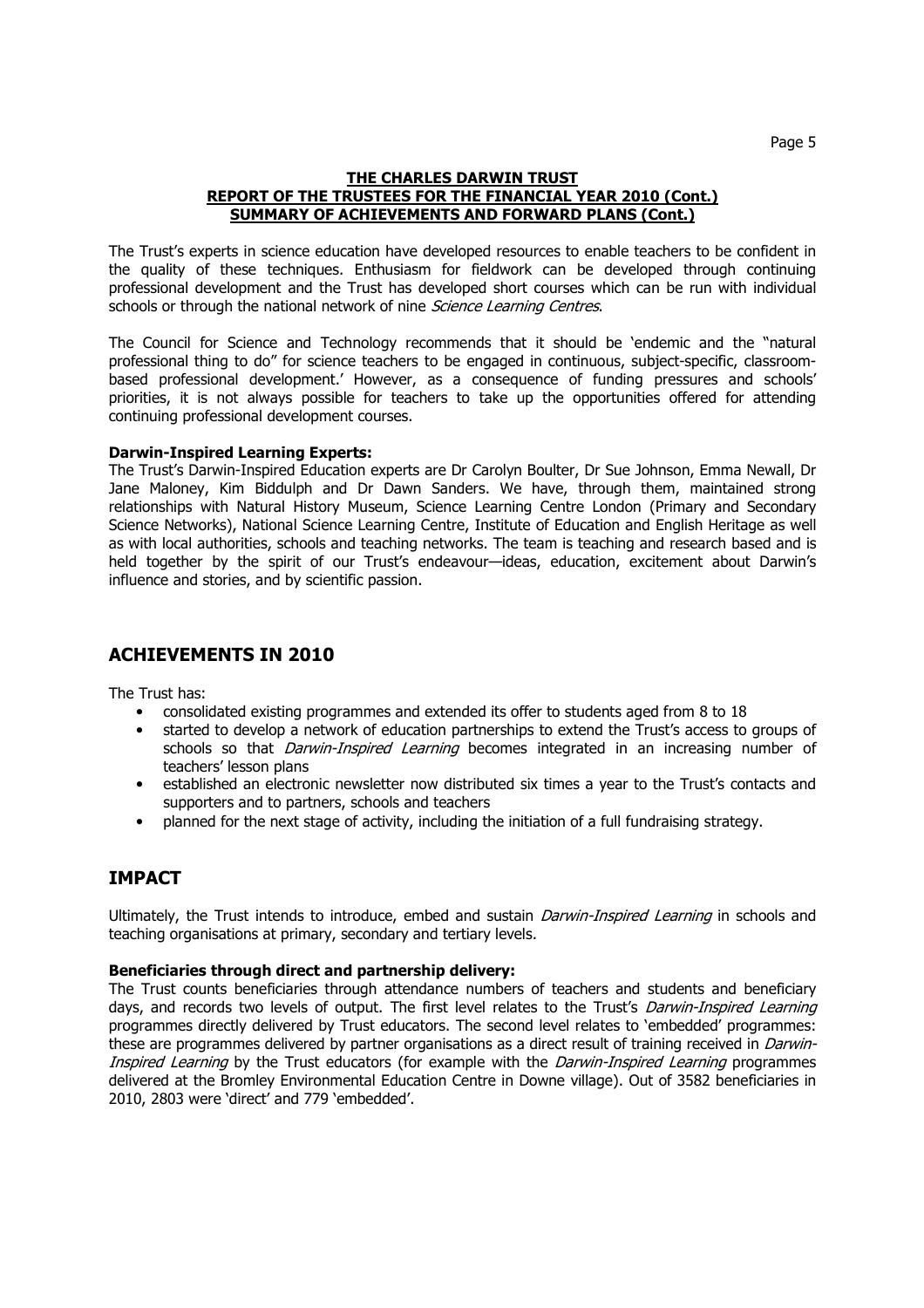#### A selection of programmes:

#### The Garden Classroom:

**Edible Islington** Local Food Project for Key Stage 2. Programme for students and teachers at Down House and at King Henry's Walk Garden in north London.



#### Origin Day Celebrations at Down House:

Darwin-Inspired Learning Workshops delivered by The Trust and English Heritage Education to celebrate the 151st anniversary of the publication of  $On$ the Origin of Species on 24<sup>th</sup> November 2010. Special events for the public, invited guests and students from local schools included a unique display of Darwin's 'fancy pigeons'. The Natural History Museum made a video of the event.

#### Swindon Academy:

### Young Experimental Scientists @ Swindon

Academy Transition project for Key Stages 2 and 3. Programme for students and teachers at Down House and at Swindon Academy.



The Garden Classroom and Islington Council:

The Darwin Trail at Caledonian Park devised by The Charles Darwin Trust. Programme of Darwin-Inspired training for park rangers and primary teachers on how to use the Trail to inspire students and visitors to the park.



Rambert Dance Company and London Borough of Bromley:

**Comedy of Change** Darwin-inspired dance workshops in primary and secondary schools following on from Darwin-Inspired Learning programme for Rambert animateurs at Down House.





Ravenswood School:

Photographs ©The Charles Darwin Trust 2010 and © London Borough of Bromley 2010.Not for reproduction without permission.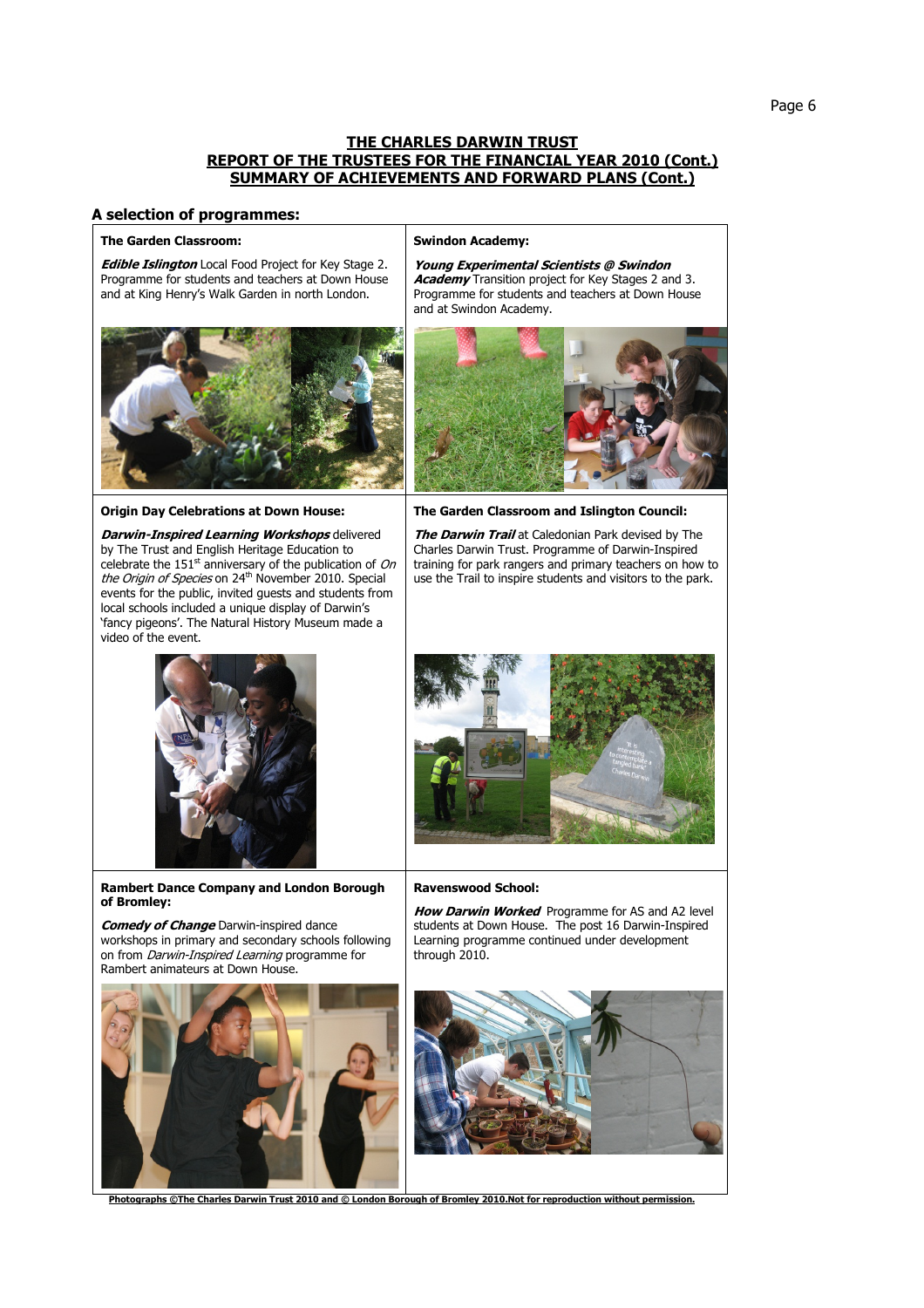As an 'R&D' organisation, the Trust's embedding of *Darwin-Inspired Learning* programmes with delivery partners ensures a significant increase in beneficiary numbers. For example, the Discovery Visits at Down House which were co-developed by English Heritage Education and the Trust were delivered by English Heritage staff to visiting schools groups in their hundreds throughout the school year.

Delivery partners already include English Heritage, Natural History Museum, London Borough of Bromley, Science Learning Centres, Field Studies Council, BBC Worldclass, The Garden Classroom, Islington Council, Swindon Academy, Imperial College, Botanical Gardens Education Network (BGEN), and several primary and secondary schools.

### Beneficiaries through online delivery:

So far the Trust has focussed on the development of its programmes and on testing them for effectiveness through direct delivery by the Trust educators at *Darwin-Inspired Learning* sessions. Significant improvements to the Trust's online networks and delivery would potentially provide thousands of further beneficiaries.

The Trust's engagement with delivery online has to date only been achieved through Discover Darwin, the primary and secondary workbooks produced jointly by the Trust with the London Borough of Bromley. The Newsletter was launched in Jan 2010 and has been delivered online twice in each school term to an expanding database of 600 teachers, funders, supporters and scientists. The current website has had 10,000 unique visitors since late 2008, but it has provided little more than a 'visiting card' as there are no online resources available at present.

#### Programme evaluation:

The Trust evaluates its progress towards its desired outcomes by gathering both hard and soft evidence. In addition to evaluation on the day of the course, the Trust gathers pre- and post-programme evaluations. These have enabled fine tuning of the programmes for maximum effectiveness. For example, owing to journey times and the expense of transport, few except nearby schools can visit Down House. As a result, the Trust developed the concept of adopting gardens or other environments near schools suitable for *Darwin-Inspired Learning*. For instance, in north London we adopted King Henry's Walk Garden in Islington for the *Edible Islington* project. In the case of a school with larger grounds such as Swindon Academy, the Trust contributed to the creation of examples of Darwin's experiments and to a 'thinking-path' within the Academy's grounds.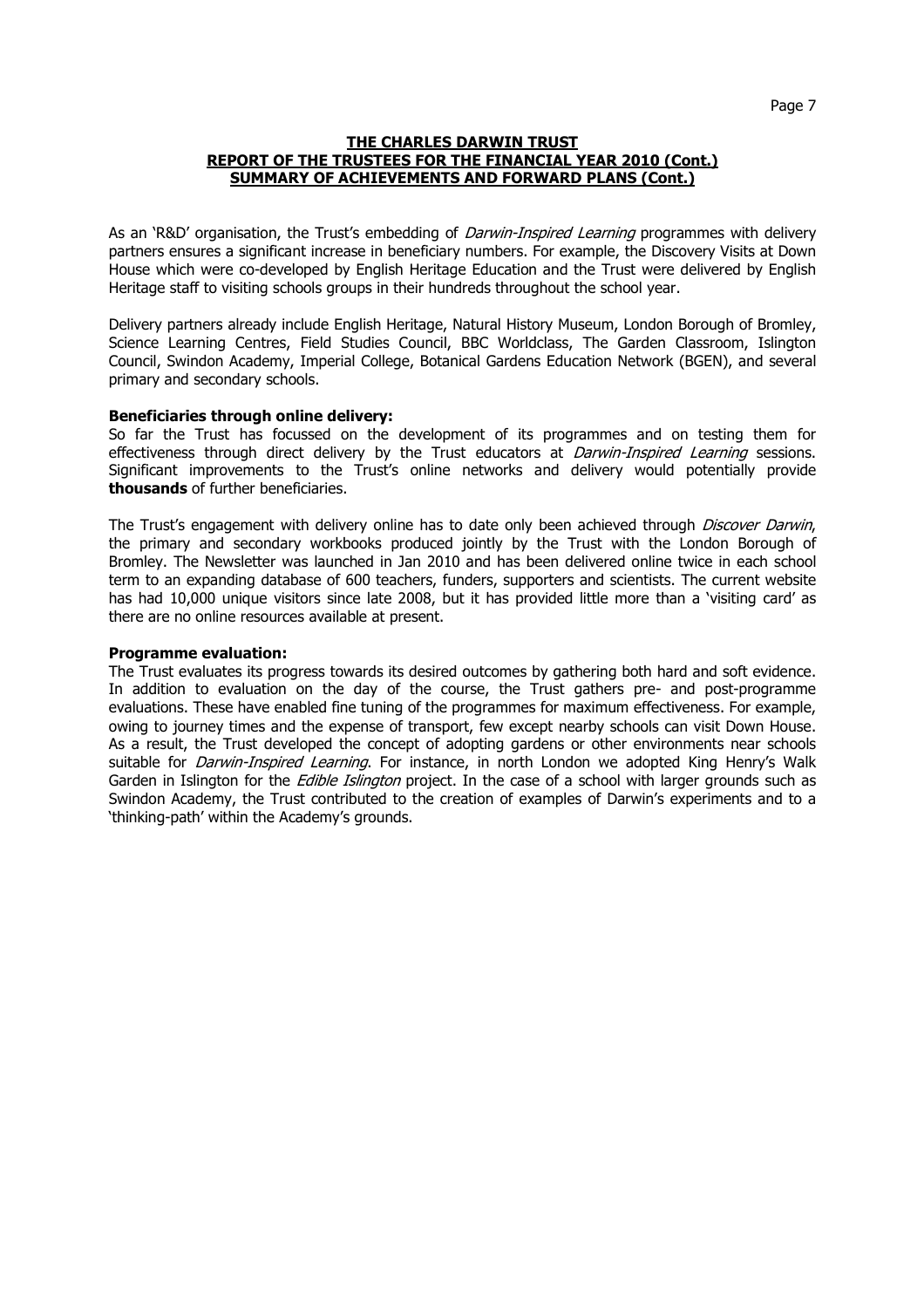# OVERVIEW OF DEVELOPMENTS EXPECTED IN 2011/2012

Building on earlier achievements, The Charles Darwin Trust's aims during the period 2011-12 are twofold: to reach more teachers and pupils, and to further develop and embed *Darwin-Inspired Learning* in schools. In particular, we are seeking:

# 1. To continue to develop and pilot new modules:

- for the post-16 Curriculum
- for the Transition between primary and secondary schools
- and to explore these new modules in discussion with delivery partners.

**Example: Young Experimental Scientists (YES):** In Spring 2010, the Trust launched its Transition Project with a *Darwin-Inspired Learning* training day for primary science co-ordinators and a secondary science leader from Swindon Academy. The first day was at Down House and the second day was at Swindon Academy. The primary teachers admitted to the Trust's educators on the first day to being scared in their new school role as science co-ordinator as they had not studied any science subject since their GCSEs.

After the day at Down House, one of the same primary teachers wrote: 'Have you all brainwashed me over the past two days? I just took my dog for a walk and spent the whole time looking for worm casts and places where leaves were being pulled into the soil! I want to find out more about Darwin as a person and about his theories. I have been inspired'.

The YES project developed throughout 2010 and culminated in two activity days at Swindon for 180 pupils and their teachers. Two further days of activities, for next year's primary classes to explore a variety of environments, took place in May 2011, and there is on-going training and development for the teachers to embed *Darwin-Inspired Learning* in their teaching.

### 2. To develop interactive programmes and online resources to provide:

- interactive learning for pupils, including opportunities to link with other schools' pupils exploring a variety of different environments
- curriculum modules and guidance for teachers including message boards and blogs and to look for appropriate partners to extend the online reach of Trust programmes.

Example: *Discover Darwin*: In 2010 the Trust developed the *Discover Darwin* Key Stage 2 and Key Stage 3 workbooks (primary: ages 7—11; secondary: ages 12—14) for the London Borough of Bromley (lead organisation for the nominated World Heritage Site: *Darwin's* Landscape Laboratory). These workbooks and accompanying photo gallery PowerPoints are available as downloads from the London Borough of Bromley's *Darwin's Landscape Laboratory* website. But the files are very large and some teachers report that they are not downloaded easily or quickly. The initial website download numbers are not yet available.

Teachers who do use the workbooks find them very helpful, so there is considerable potential for distributing these books further by improving access on the web and by developing other resources for the web. (The physical workbooks have been distributed only to Bromley schools.)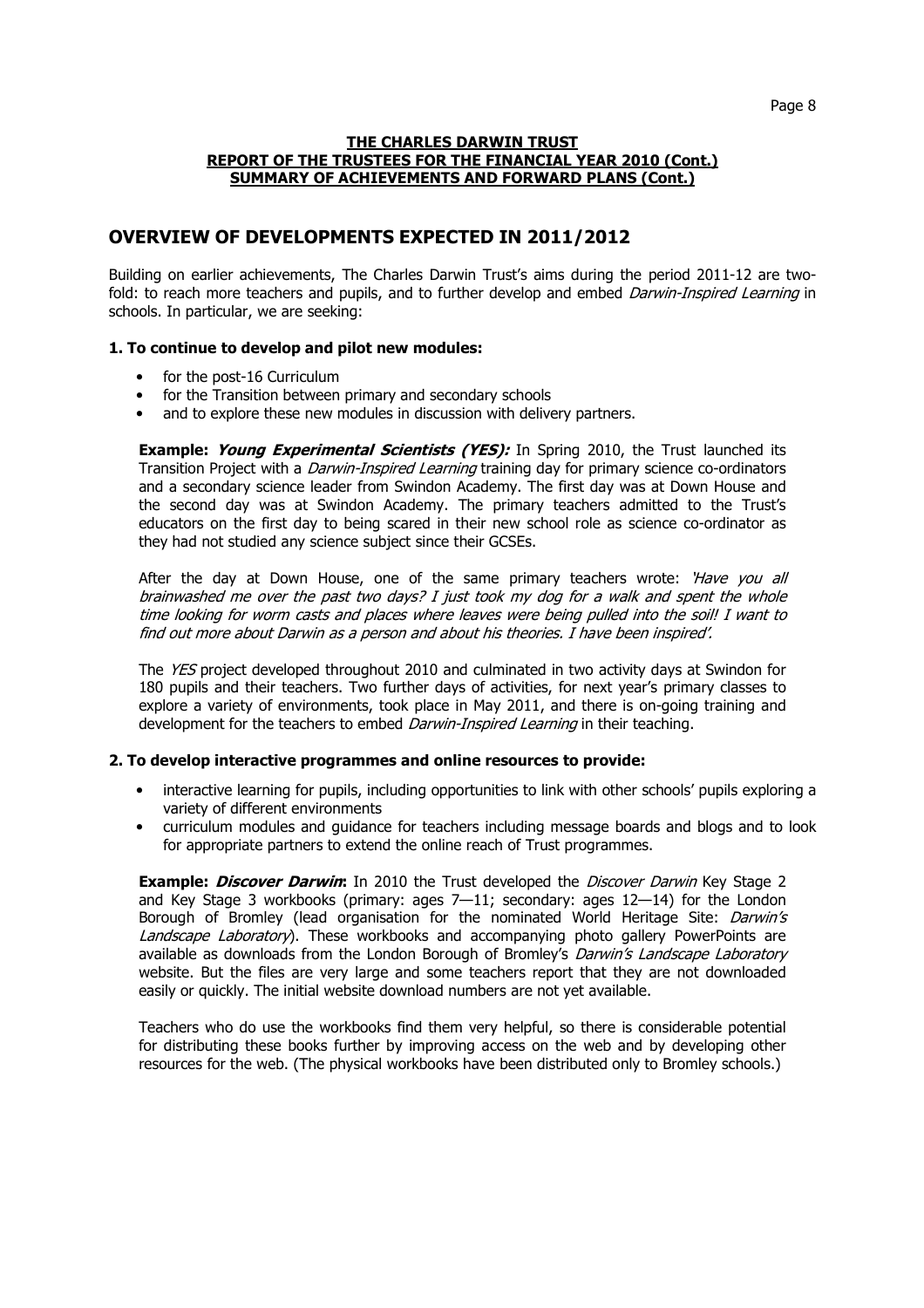# 3. To promote Darwin-Inspired Learning in other ways:

- through a presence within existing initiatives and on websites: PSQM; STEM e-library; OPAL; Teacher net; ASE; Up2d8
- through papers and articles in relevant journals
- through promotion in teacher-training colleges.

In subsequent years the Trust will then be able to work online, through its networks and the use of seminars and conferences, and through finding clusters of teachers in sufficient numbers to justify local Darwin-Inspired Learning sessions.

**Example: A Memorable Day Out :** This article has been accepted for publication in May/June 2011 by the Association for Science Education's Primary Science magazine. It explains how children can be helped to get the most benefit from their time in any outside-the-classroom learning environment by promoting their observational and scientific thinking. It has been written by Dr Jane Maloney (also Primary Programme Manager and Deputy Director at the Science Learning Centre, London) with co-author Dr Sue Johnson, both of whom are educators at The Charles Darwin Trust and research associates of the Institute of Education, London.

# FUNDRAISING AND FINANCE REPORT

During 2010 further donations of £1,000 were received from the Darwin Family. In November 2010 the third instalment of £60,000 was received from the two Sainsbury Family Charitable Trusts—the JJ Charitable Trust and the Mark Leonard Trust (of £40,000 p.a. and £20,000 p.a. respectively).

The total income received was £71,470. This included the above donations and grants, together with other miscellaneous donations amounting to £442, a Gift Aid claim of £451 recovered from HMRC in respect of Gift Aid received in 2010 and earlier years, fees for courses, talks and projects of £9,535, and investment and other income of £42.

Expenditure during 2010 amounted to £115,779. Of this expenditure £53,927 was incurred on internal salaries, largely focussed on Darwin-Inspired Learning, £4,615 on office costs, £48,035 on professional fees and other costs for education programme development and delivery, and £9,202 on other miscellaneous costs. The funds carried forward into the year 2011 amounted to £84,215.

Since the year end the Trust has secured a £100,000 grant from the Education Evolution Trust and a £40,000 grant from the Garfield Weston Trust.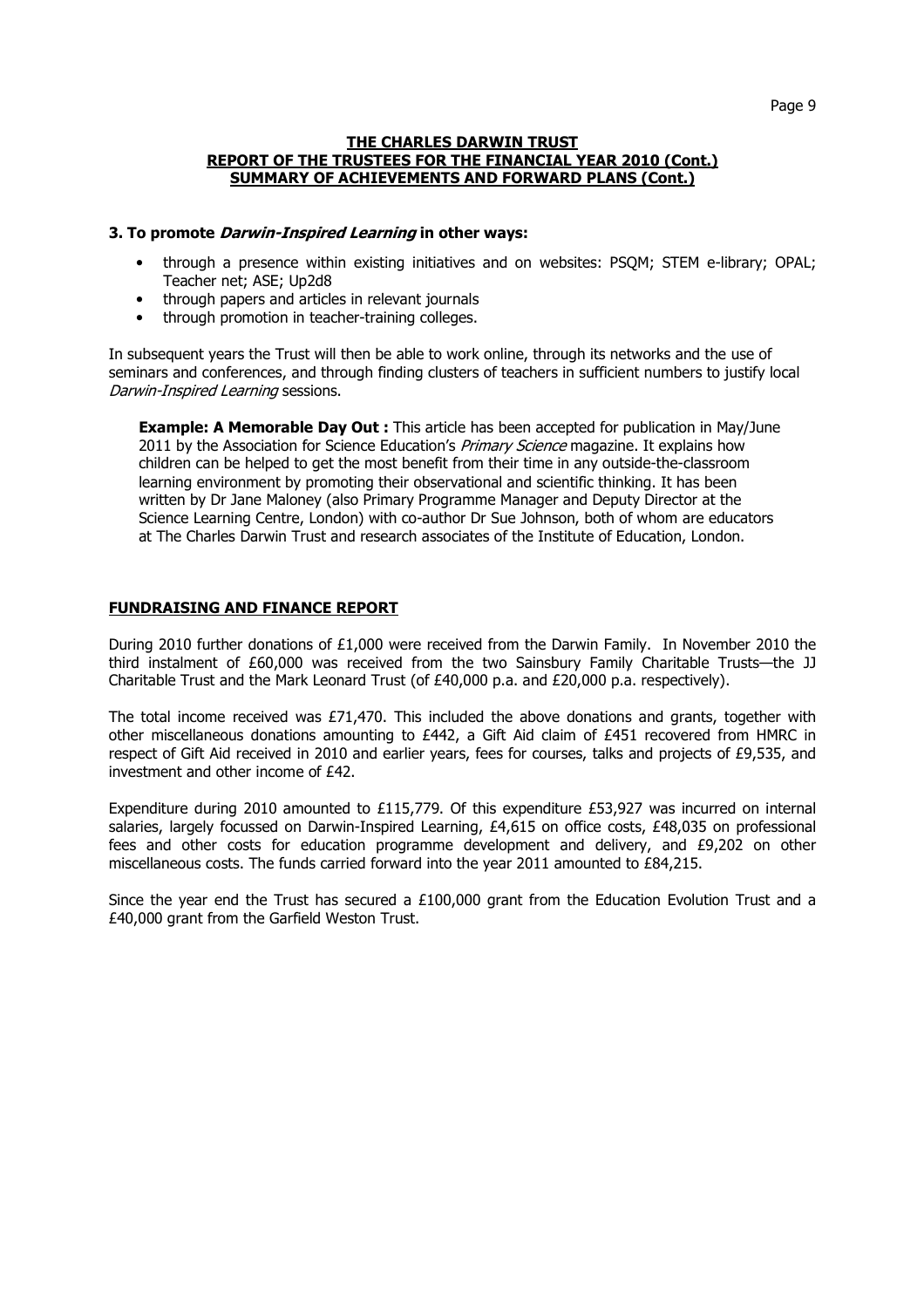#### Bequests and other Donations Received

The Darwin manuscripts and high value books included in the Quentin Keynes Bequest and other material donated to the Trust are temporarily deposited with the Darwin Archive at Cambridge University Library or loaned to Down House. The remainder of the books are safeguarded at a private repository. The rare manuscripts and books and other material have been drawn upon since 2007 to loan to appropriate exhibitions and for national and international Darwin celebrations, and they will continue to be used to further its educational aims and for loans to exhibitions. The cost of a valuation of the Trust's Collections has not been considered appropriate by the Trustees, and they have not been capitalized in the accounts.

A bequest from the estate of Milo Keynes, a descendent of Darwin, was received in 2009. It comprises several of Darwin's possessions, some of which have now been placed on long-term loan with English Heritage at Down House.

# Public Benefit Statement

The Trustees confirm that they have complied with the duty set out under section 4 of the Charities Act 2006 and have paid due regard to the Charity Commission's guidance on public benefit, 'Charities and Public Benefit', in developing the Trust's objectives for the year and in planning its activities.

#### Risk Assessment

The Trustees have reviewed the key risks to which the Trust is exposed, and actions have been taken to mitigate those risks.

\_\_\_\_\_\_\_\_\_\_\_\_\_\_\_\_\_\_\_\_\_\_ Stephen Keynes (Chairman)  $13<sup>th</sup>$  July 2011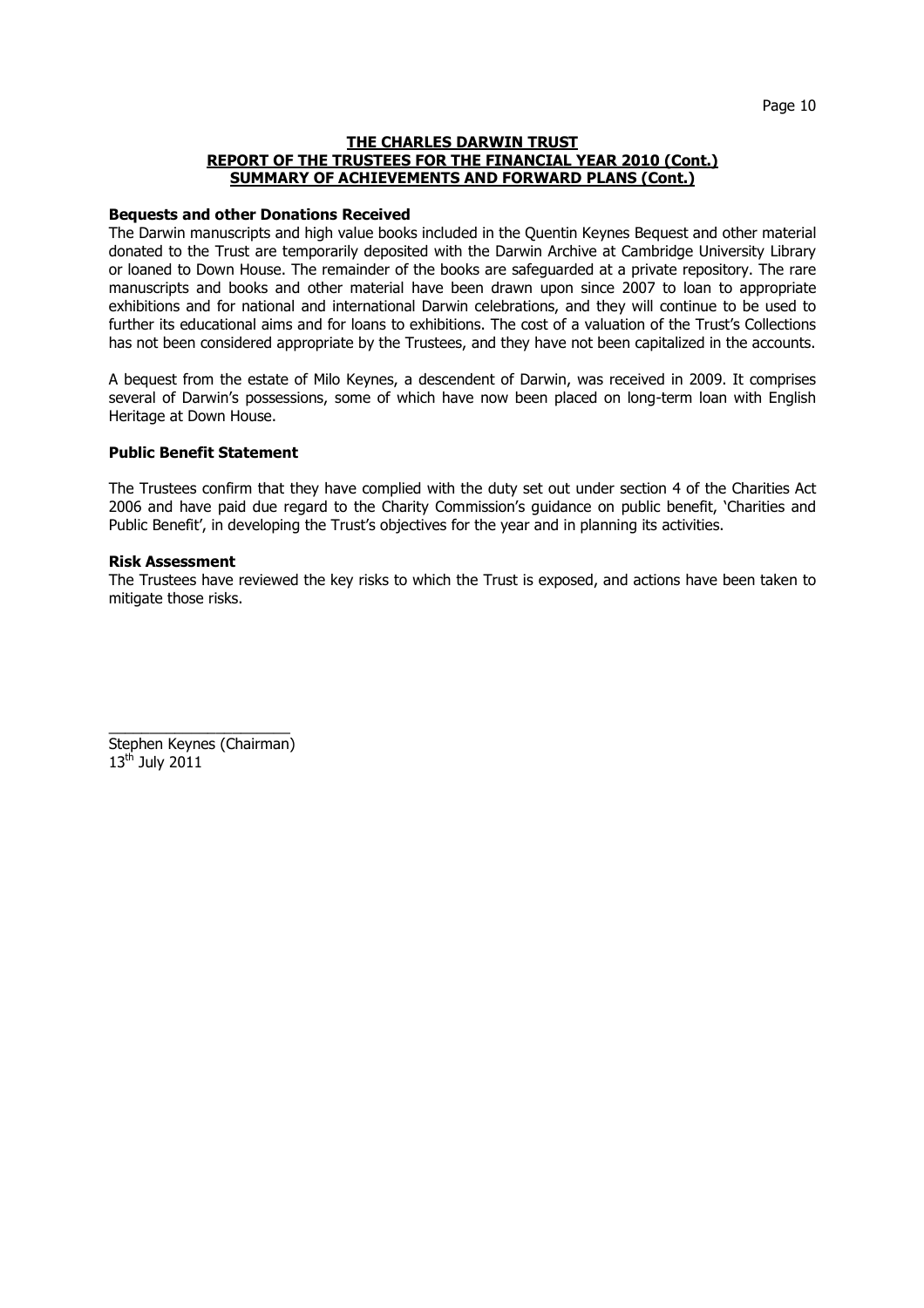#### INDEPENDENT AUDITORS' REPORT TO THE MEMBERS OF THE CHARLES DARWIN TRUST

We have audited the financial statements of The Charles Darwin Trust for the year ended  $31^{st}$  December 2010 which comprise the Statement of Financial Activities, the Income and Expenditure Account, the Balance Sheet, and the related notes. The financial reporting framework that has been applied in their preparation is applicable law and United Kingdom Accounting Standards (United Kingdom Generally Accepted Accounting Practice).

This report is made solely to the parent company's members, as a body, in accordance with Chapter 3 of Part 16 of the Companies Act 2006. Our audit work has been undertaken so that we might state to the company's members those matters we are required to state to them in an auditor's report and for no other purpose. To the fullest extent permitted by law, we do not accept or assume responsibility to anyone other that the company and the company's members as a body, for our audit work, for this report, or for the opinions we have formed.

#### Respective responsibilities of trustees and auditor

As explained more fully in the Trustees' Responsibilities Statement set out on page 1, the trustees (who are also the directors of the charitable company for the purposes of company law) are responsible for the preparation of the financial statements and for being satisfied that they give a true and fair view.

Our responsibility is to audit and express an opinion on the financial statements in accordance with applicable law and International Standards on Auditing (UK and Ireland). Those standards require us to comply with the Auditing Practices Board's [(APB's)] Ethical Standards for Auditors.

#### Scope of the audit of the financial statements

An audit involves obtaining evidence about the amounts and disclosures in the financial statements sufficient to give reasonable assurance that the financial statements are free from material misstatement, whether caused by fraud or error. This includes an assessment of: whether the accounting policies are appropriate to the charitable company's circumstances and have been consistently applied and adequately disclosed; the reasonableness of significant accounting estimates made by the trustees; and the overall presentation of the financial statements. In addition, we read all the financial and non-financial information in the Report of the Trustees to identify material inconsistencies with the audited financial statements. If we become aware of any apparent material misstatements or inconsistencies we consider the implications for our report.

#### Opinion on financial statements

In our opinion the financial statements:

- give a true and fair view of the state of the charitable company's affairs as at  $31<sup>st</sup>$  December 2010 and of its incoming resources and application of resources, including its income and expenditure, for the year then ended;
- have been properly prepared in accordance with United Kingdom Generally Accepted Accounting Practice; and
- have been prepared in accordance with the requirements of the Companies Act 2006.

#### Opinion on other matter prescribed by the Companies Act 2006

In our opinion the information given in the Trustees' Annual Report for the financial year for which the financial statements are prepared is consistent with the financial statements.

#### Matters on which we are required to report by exception

We have nothing to report in respect of the following matters where the Companies Act 2006 requires us to report to you if, in our opinion:

- adequate accounting records have not been kept or returns adequate for our audit have not been received from branches not visited by us; or
- the financial statements are not in agreement with the accounting records and returns; or
- certain disclosures of trustees' remuneration specified by law are not made; or
- we have not received all the information and explanations we require for our audit.
- the trustees were not entitled to prepare the financial statements in accordance with the small companies regime [and] [take advantage of the small companies exemption in preparing the Trustees' Annual Report]].

Kevin Lally (Senior statutory auditor) Date 13<sup>th</sup> July 2011 For and on behalf of Knox Cropper, Statutory Auditor 8/9 Well Court, London, EC4M 9DN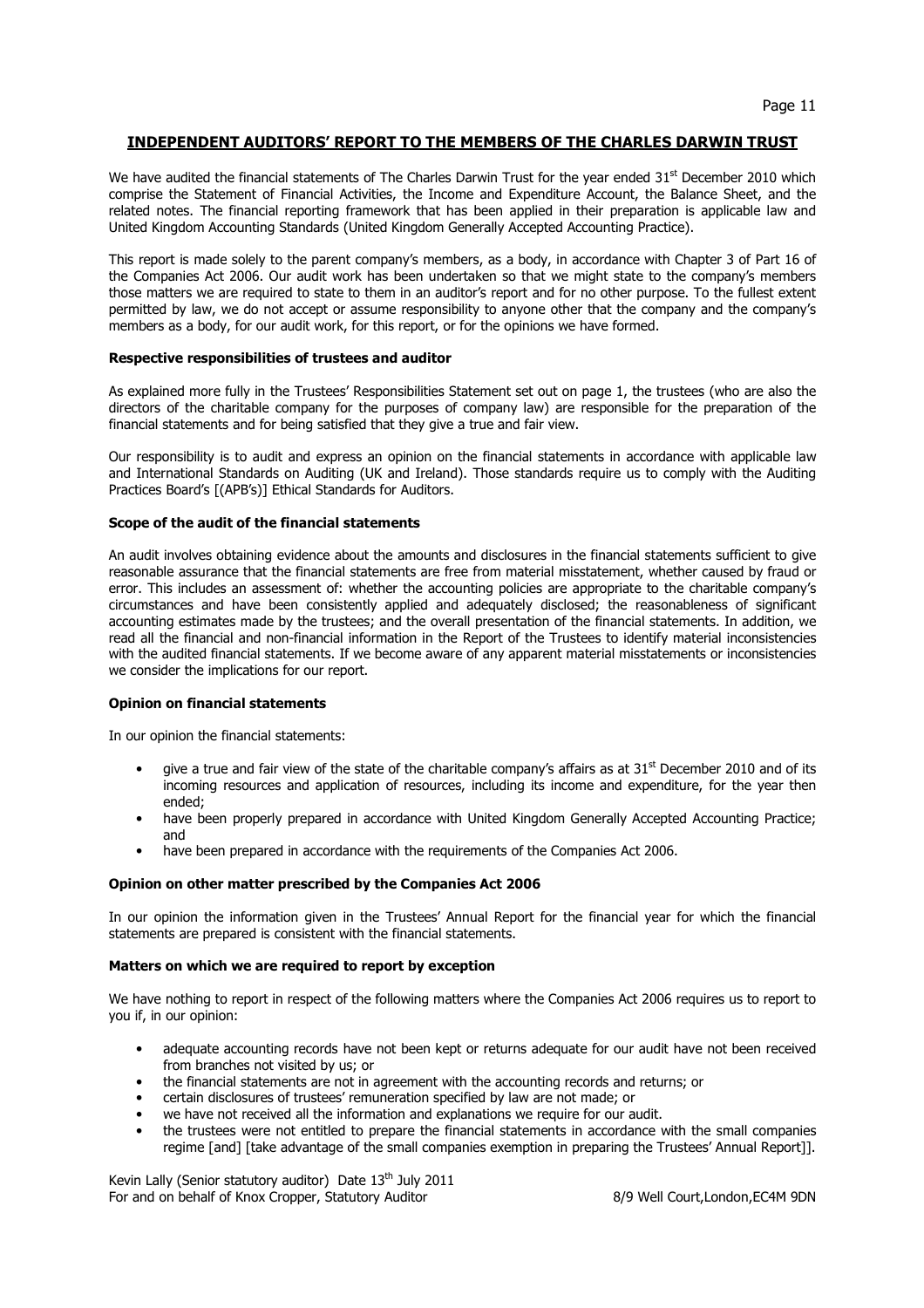# THE CHARLES DARWIN TRUST STATEMENT OF FINANCIAL ACTIVITIES (INCORPORATING THE INCOME AND EXPENDITURE ACCOUNT) FOR THE YEAR ENDED 31st DECEMBER 2010

|                                                                                                                    | <b>Notes</b>   | Un-<br>restricted<br><b>Funds</b><br>£ | <b>Restricted</b><br><b>Funds</b><br>£ | 2010<br><b>Total</b><br>£ | 2009<br><b>Total</b><br>£ |
|--------------------------------------------------------------------------------------------------------------------|----------------|----------------------------------------|----------------------------------------|---------------------------|---------------------------|
| <b>INCOMING RESOURCES FROM</b><br><b>GENERATED FUNDS</b><br><b>Voluntary Income</b><br><b>Grants and Donations</b> | $\overline{2}$ | 1,893                                  | 60,000                                 | 61,893                    | 74,092                    |
|                                                                                                                    |                |                                        |                                        |                           |                           |
| <b>Activities for Generating Funds</b><br><b>Course Fees</b><br><b>Other Fees</b>                                  |                | 9,535                                  |                                        | 9,535                     | 4,671<br>8,000            |
| <b>Investment Income</b>                                                                                           |                | 30                                     |                                        | 30                        | 76                        |
| <b>Other Income</b>                                                                                                |                | 12                                     |                                        | 12                        | 145                       |
| <b>TOTAL INCOMING RESOURCES</b>                                                                                    |                | 11,470                                 | 60,000                                 | 71,470                    | 86,984                    |
| <b>RESOURCES EXPENDED</b><br><b>Costs of Generating Funds</b><br>Fundraising and Publicity                         | 3              | 11,171                                 |                                        | 11,171                    | 4,568                     |
| <b>Charitable Activities</b><br><b>Education Activities</b>                                                        | $\overline{4}$ |                                        | 98,668                                 | 98,668                    | 94,188                    |
|                                                                                                                    |                | 11,171                                 | 98,668                                 | 109,839                   | 98,756                    |
| <b>Governance</b>                                                                                                  | 5              | 5,940                                  |                                        | 5,940                     | 5,863                     |
| <b>TOTAL RESOURCES EXPENDED</b>                                                                                    |                | £17,111                                | £98,668                                | £115,779                  | £104,619                  |
| <b>NET EXPENDITURE FOR THE YEAR</b>                                                                                |                | (5,641)                                | (38, 668)                              | (44, 309)                 | (17, 635)                 |
| <b>FUND BALANCES BROUGHT FORWARD</b>                                                                               |                | 67,812                                 | 60,712                                 | 128,524                   | 146,159                   |
| <b>FUND BALANCES CARRIED FORWARD</b>                                                                               |                | £62,171                                | £22,044                                | £84,215                   | £128,524                  |

The Company has no recognised gains and losses other than those disclosed above and, therefore, no separate statement of total recognised gains and losses has been prepared.

None of the Company's activities were acquired or discontinued during the financial period.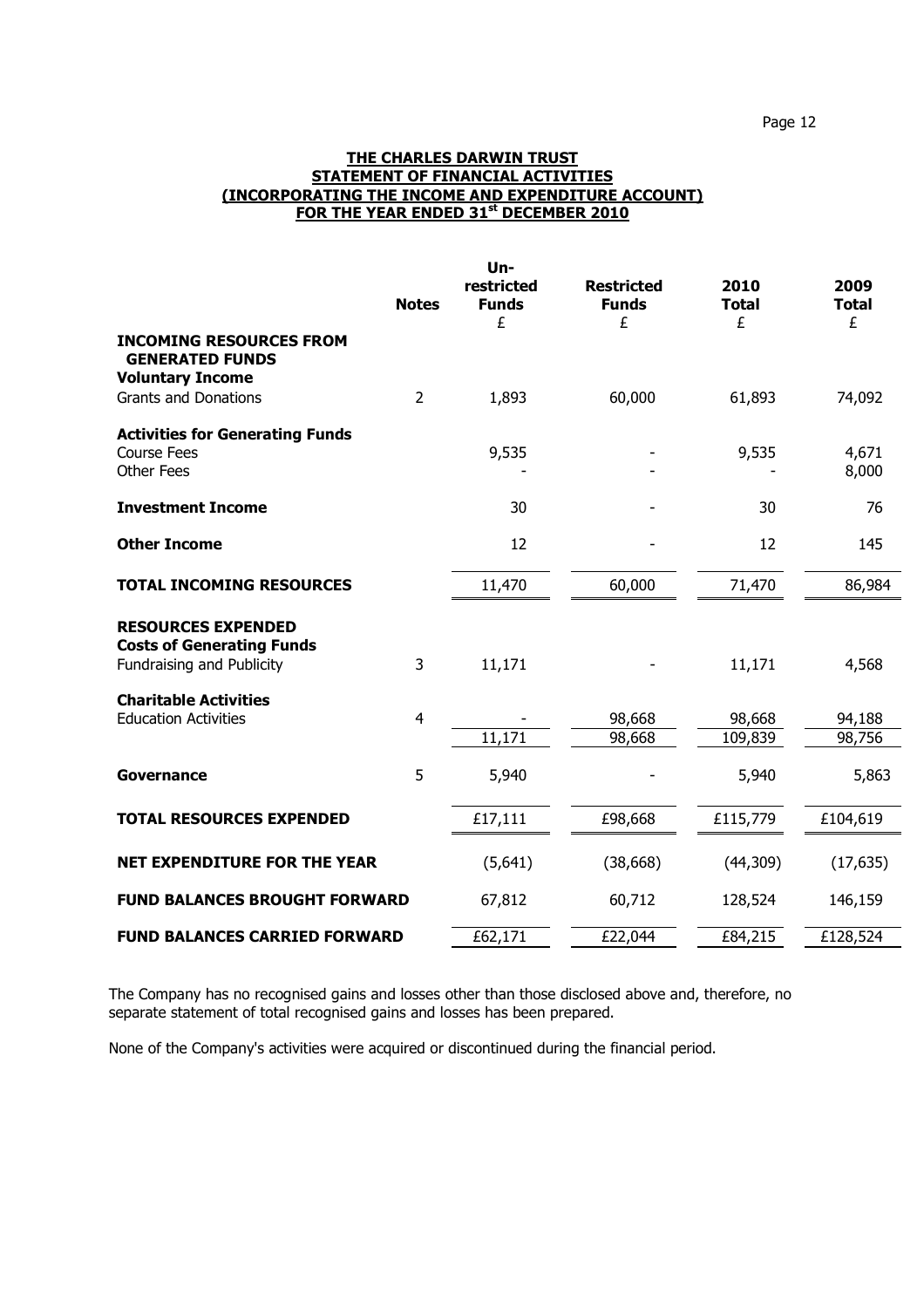Page 13

# THE CHARLES DARWIN TRUST BALANCE SHEET <u>AS AT 31<sup>st</sup> DECEMBER 2010</u>

|                                   | <b>Notes</b> |          | 2010    |           | 2009     |
|-----------------------------------|--------------|----------|---------|-----------|----------|
|                                   |              | £        | £       | £         | £        |
| <b>FIXED ASSETS</b>               | 8            |          |         |           | 100      |
| <b>CURRENT ASSETS</b>             |              |          |         |           |          |
| <b>Debtors</b>                    | 9            |          |         | 1,100     |          |
| <b>Bank Balances</b>              |              | 92,604   |         | 142,801   |          |
|                                   |              | 92,604   |         | 143,901   |          |
| <b>CREDITORS: Amounts falling</b> |              |          |         |           |          |
| due within one year               | 10           | (8, 389) |         | (15, 477) |          |
| <b>NET CURRENT ASSETS</b>         |              |          | 84,215  |           | 128,424  |
| <b>NET ASSETS</b>                 |              |          | £84,215 |           | £128,524 |
|                                   |              |          |         |           |          |
| <b>FUNDS</b>                      |              |          |         |           |          |
| <b>Restricted Funds</b>           | 11           |          | 22,044  |           | 60,712   |
| Unrestricted General Fund         |              |          | 62,171  |           | 67,812   |
|                                   |              |          | £84,215 |           | £128,524 |

Approved by the Directors on 13<sup>th</sup> July 2011

\_\_\_\_\_\_\_\_\_\_\_\_\_\_\_\_\_\_\_\_\_\_\_\_\_\_\_\_\_\_\_\_\_\_\_\_\_ Stephen Keynes (Chairman and Director)

\_\_\_\_\_\_\_\_\_\_\_\_\_\_\_\_\_\_\_\_\_\_\_\_\_\_\_\_\_\_\_\_\_\_\_\_\_ Francis Carnwath (Treasurer and Director)

Registered Company Number: 3694613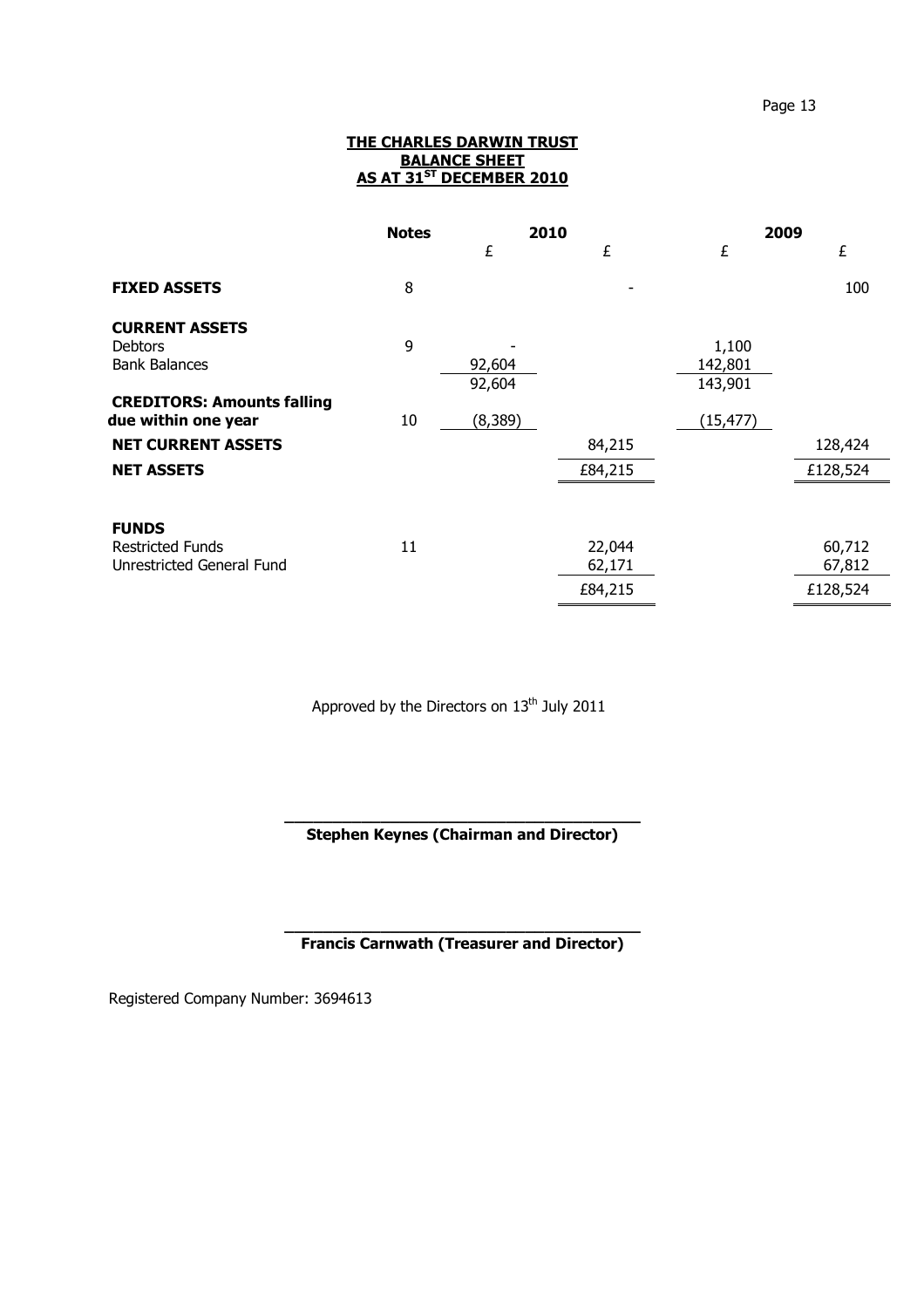## THE CHARLES DARWIN TRUST NOTES TO THE ACCOUNTS FOR THE YEAR ENDED 31<sup>st</sup> DECEMBER 2010

# 1. ACCOUNTING POLICIES

- a) The accounts are prepared under the historical cost convention and in compliance with United Kingdom accounting standards and the Statement of Recommended Practice: Accounting and Reporting by Charities (October 2005).
- b) Depreciation is charged at 25% on cost with a full year's charge in the year of acquisition and none in the year of disposal.
- c) Donations, Legacies and Grants are accounted for in the year in which they are unconditionally receivable.
- d) Administration expenses are shown inclusive of VAT, where applicable.
- e) The company is not required to produce a cashflow statement under the exemption within financial Reporting Standard No.1.

# 2. GRANT AND DONATIONS

|                          | 2010    | 2009    |
|--------------------------|---------|---------|
|                          | £       | £       |
| JJ Charitable Trust      | 40,000  | 40,000  |
| Mark Leonard Trust       | 20,000  | 20,000  |
| The Darwin Family        | 1,000   | 11,000  |
| Other                    | 442     | 2,642   |
| Gift Aid Tax Recoverable | 451     | 450     |
|                          | £61,893 | £74,092 |
|                          |         |         |

## 3. COST OF GENERATING FUNDS Fundraising and Publicity

| Direct Costs         | 7,050   | $\overline{\phantom{0}}$ |
|----------------------|---------|--------------------------|
| <b>Support Costs</b> | 4,121   | 4,568                    |
|                      | £11,171 | £4,568                   |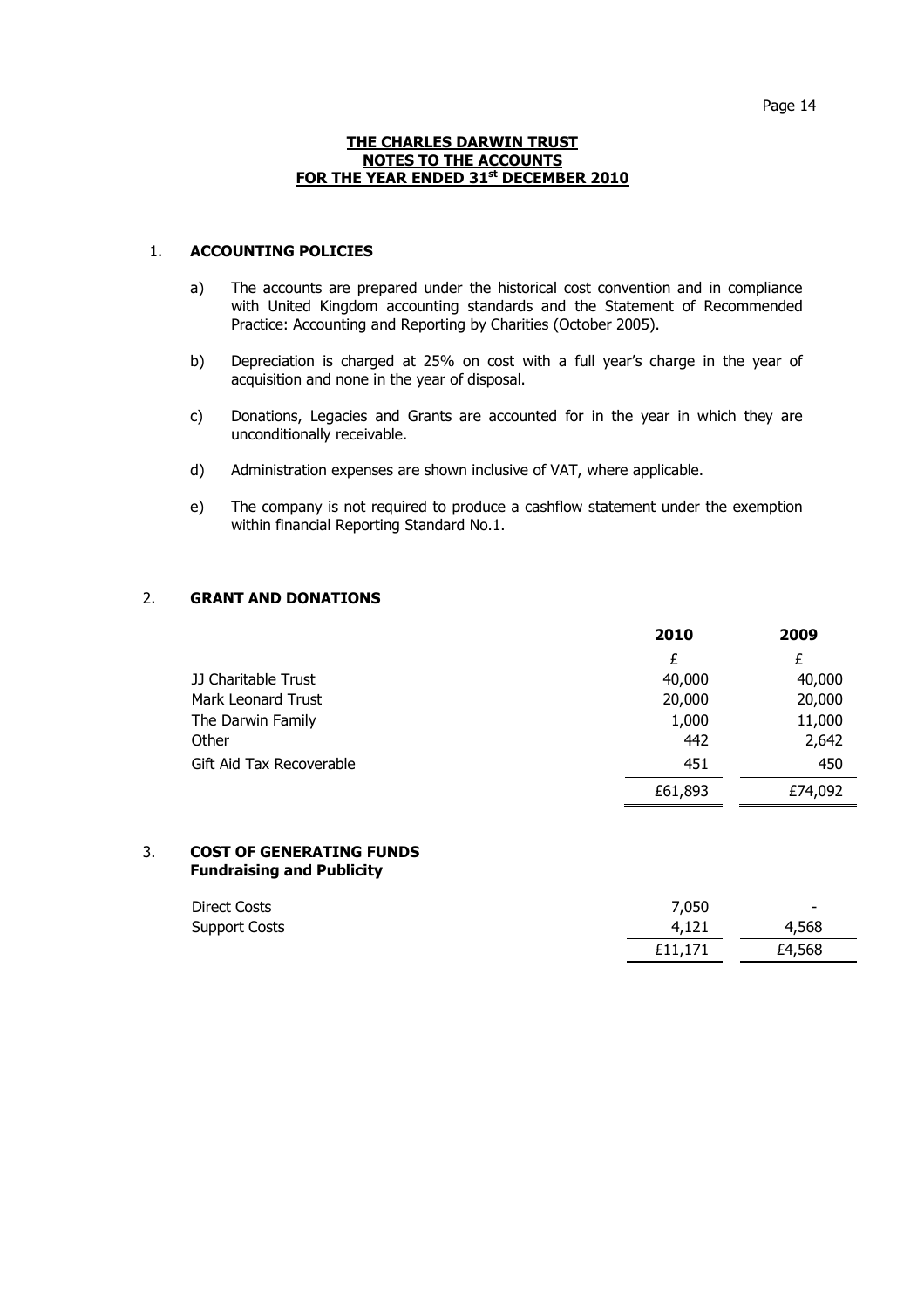# THE CHARLES DARWIN TRUST NOTES TO THE ACCOUNTS (CONT.) FOR THE YEAR ENDED 31<sup>st</sup> DECEMBER 2010

# 4. CHARITABLE ACTIVITIES

|                             | 2010   | 2009   |
|-----------------------------|--------|--------|
|                             | £      | £      |
| <b>Education Activities</b> |        |        |
| <b>Direct Costs</b>         | 48,035 | 38,066 |
| Support Costs (Note 6)      | 50,633 | 56,122 |
|                             | 98,668 | 94,188 |
| 5.<br><b>GOVERNANCE</b>     |        |        |

| Audit Fee: Current Year | 1,782  | 1,708  |
|-------------------------|--------|--------|
| Prior Year              | 37     | (690)  |
| Legal and Professional  | -      | 277    |
| Support Costs (Note 6)  | 4,121  | 4,568  |
|                         | £5,940 | £5,863 |

# 6. SUPPORT COSTS

|                     | Fund-<br>raising<br>&<br><b>Publicity</b> | <b>Education</b><br><b>Activities</b> | Governance | 2010<br><b>Total</b> | 2009<br><b>Total</b> |
|---------------------|-------------------------------------------|---------------------------------------|------------|----------------------|----------------------|
|                     |                                           |                                       |            |                      |                      |
| <b>Salaries</b>     | 3,775                                     | 46,377                                | 3,775      | 53,927               | 59,494               |
| <b>Office Costs</b> | 323                                       | 3,969                                 | 323        | 4,615                | 4,916                |
| <b>Other Costs</b>  | 23                                        | 287                                   | 23         | 333                  | 848                  |
|                     | £4,121                                    | £50,633                               | £4,121     | £58,875              | £65,258              |

Based on the time spent by staff, support costs have been allocated as follows:

| <b>Education Activities</b>      | 86%  |  |
|----------------------------------|------|--|
| <b>Fundraising and Publicity</b> | 7%   |  |
| Governance                       | 7%   |  |
|                                  | 100% |  |

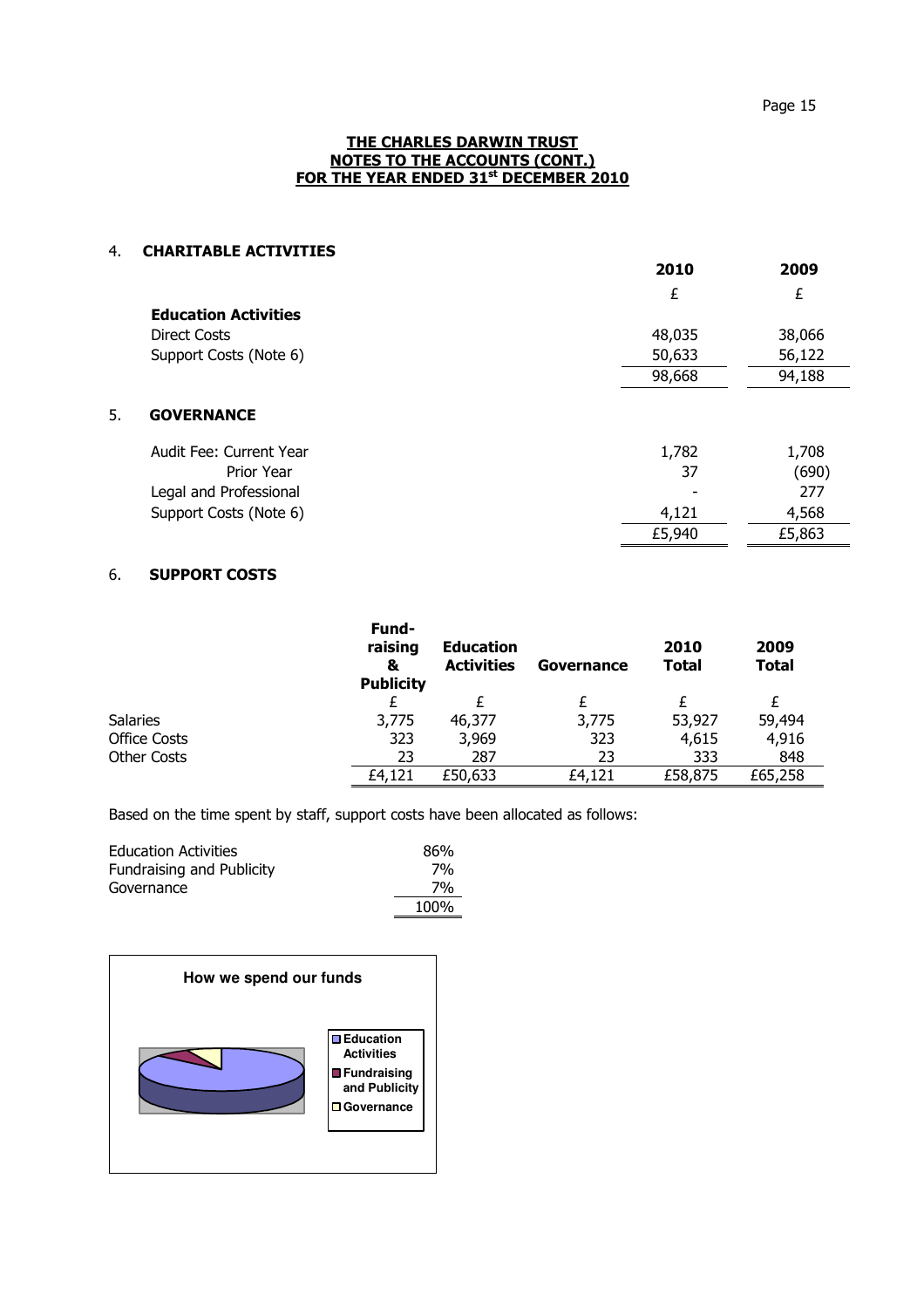# THE CHARLES DARWIN TRUST NOTES TO THE ACCOUNTS (CONT.) FOR THE YEAR ENDED 31st DECEMBER 2010

# 7. SALARY COSTS

|                                                                                      | 2010            | 2009                      |
|--------------------------------------------------------------------------------------|-----------------|---------------------------|
| Gross Salary Costs<br><b>Social Security Costs</b><br><b>Employers Pension Costs</b> | 48,961<br>4,966 | 43,576<br>4,618<br>11,300 |
|                                                                                      | £53,927         | £59,494                   |

There were, on average, 2 paid employees during the year (2009: 2 employees). The directors do not receive any remuneration for their services.

# 8 FIXED ASSETS

9.

 $10.$ 

|     | <b>Cost</b>                                                   |        |         |
|-----|---------------------------------------------------------------|--------|---------|
|     | Balance at 1 <sup>st</sup> January 2010                       | 8,746  | 8,746   |
|     | Acquisitions                                                  |        |         |
|     | <b>Disposals</b><br>Balance at 31 <sup>st</sup> December 2010 | £8,746 | £8,746  |
|     |                                                               |        |         |
|     | <b>Depreciation</b>                                           |        |         |
|     | Balance at 1 <sup>st</sup> January 2010                       | 8,646  | 8,546   |
|     | Charge during year                                            | 100    | 100     |
|     | Balance at 31 <sup>st</sup> December 2010                     | £8,746 | £8,646  |
|     | <b>Net Book Value</b>                                         |        |         |
|     | At 31 <sup>st</sup> December 2010                             | £-     | £100    |
| 9.  | <b>DEBTORS</b>                                                |        |         |
|     | <b>Grants Receivable</b>                                      |        |         |
|     | <b>Other Debtors</b>                                          |        | 1,100   |
|     | Prepayments                                                   |        |         |
|     |                                                               | £-     | £1,100  |
| 10. | <b>CREDITORS</b>                                              |        |         |
|     | Amounts falling due within one year                           |        |         |
|     | Payroll Taxes                                                 | 1,479  | 1,239   |
|     | <b>Other Creditors and Accruals</b>                           | 6,910  | 14,238  |
|     |                                                               | £8,389 | £15,477 |
|     |                                                               |        |         |